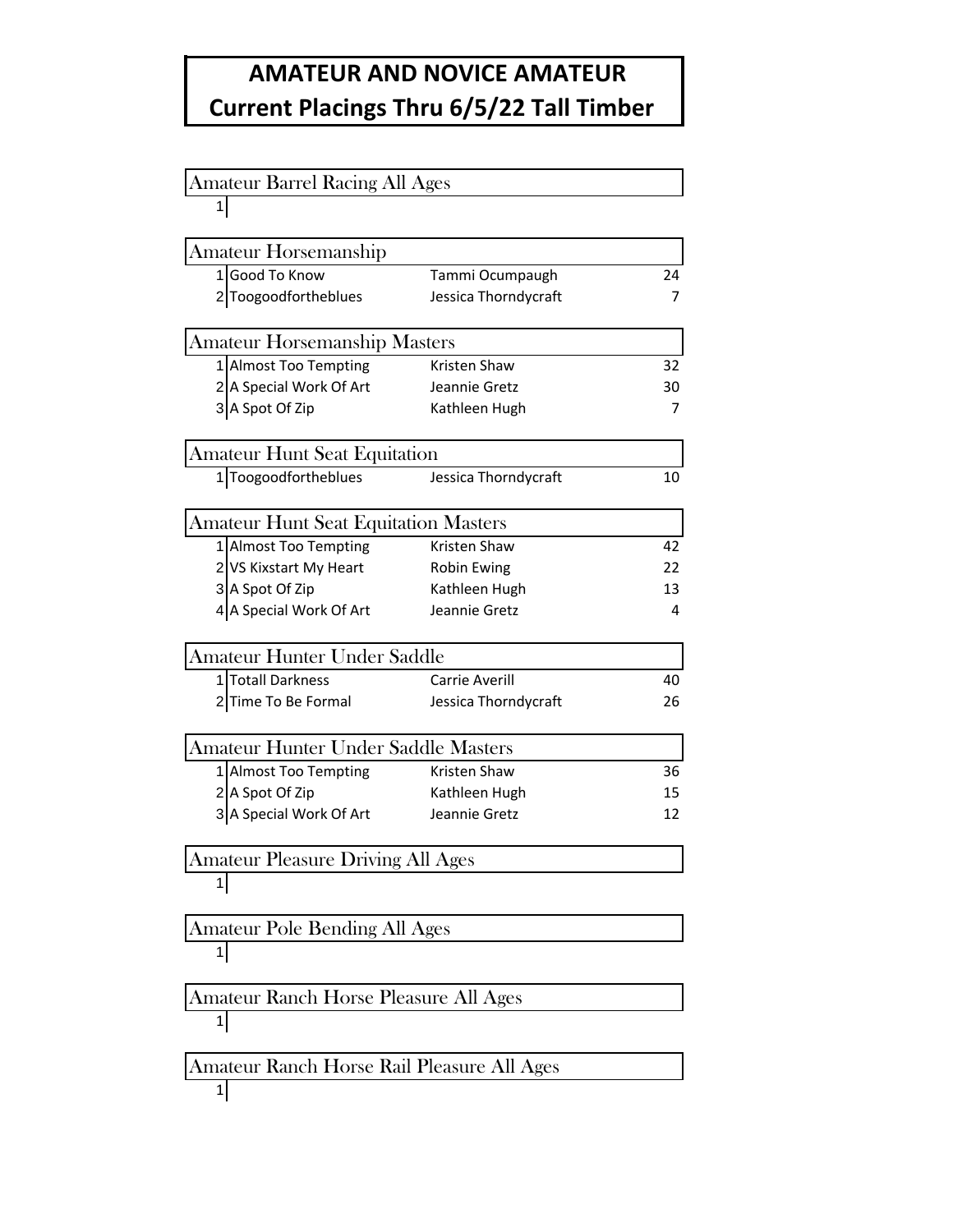| Amateur Ranch Horse Reining All Ages    |                      |    |
|-----------------------------------------|----------------------|----|
| $1\vert$                                |                      |    |
| Amateur Ranch Horse Riding All Ages     |                      |    |
| 1                                       |                      |    |
|                                         |                      |    |
| Amateur Ranch Horse Trail All Ages      |                      |    |
| 1                                       |                      |    |
| Amateur Showmanship                     |                      |    |
| 1 Good Directions                       | Carrie Averill       | 55 |
| 2 Fancy White Nikes                     | Sarah Lutz           | 26 |
| 3 Time To Be Formal                     | Jessica Thorndycraft | 9  |
| 4 PRF Finally Shameless                 | Tasha Dunn           | 5  |
| 5 Wow Im Classy                         | Aurora Wales         | 4  |
| <b>Amateur Showmanship Masters</b>      |                      |    |
| 1 Daddys First Recruit                  | Shawn Kingma         | 32 |
| 2 A Spot Of Zip                         | Kathleen Hugh        | 26 |
| 3 VS Kixstart My Heart                  | Robin Ewing          | 24 |
| 4 Almost Too Tempting                   | Kristen Shaw         | 16 |
| 5 Color Me Invited                      | Teresa Irvin         | 9  |
| 6 Letsgetreadytoparte                   | Chelby Proctor       | 8  |
| 7 A Special Work Of Art                 | Jeannie Gretz        | 7  |
| Almost Dressed                          | Tracy Chonzena Olney | O  |
| Amateur Stakes Race All Ages            |                      |    |
| 1                                       |                      |    |
|                                         |                      |    |
| Amateur Trail                           |                      |    |
| 1                                       |                      |    |
| <b>Amateur Trail Masters</b>            |                      |    |
| 1 A Spot Of Zip                         | Kathleen Hugh        | 9  |
| 2 VS Kixstart My Heart                  | <b>Robin Ewing</b>   | 5  |
| 3 A Special Work Of Art                 | Jeannie Gretz        | 4  |
| <b>Amateur Utility Driving All Ages</b> |                      |    |
| 1                                       |                      |    |
| Amateur Western Pleasure                |                      |    |
| Good To Know<br>11                      | Tammi Ocumpaugh      | 26 |
| 2 Someone Like You                      | Dakota King          | 18 |
| 3 Toogoodfortheblues                    | Jessica Thorndycraft | 15 |
|                                         |                      |    |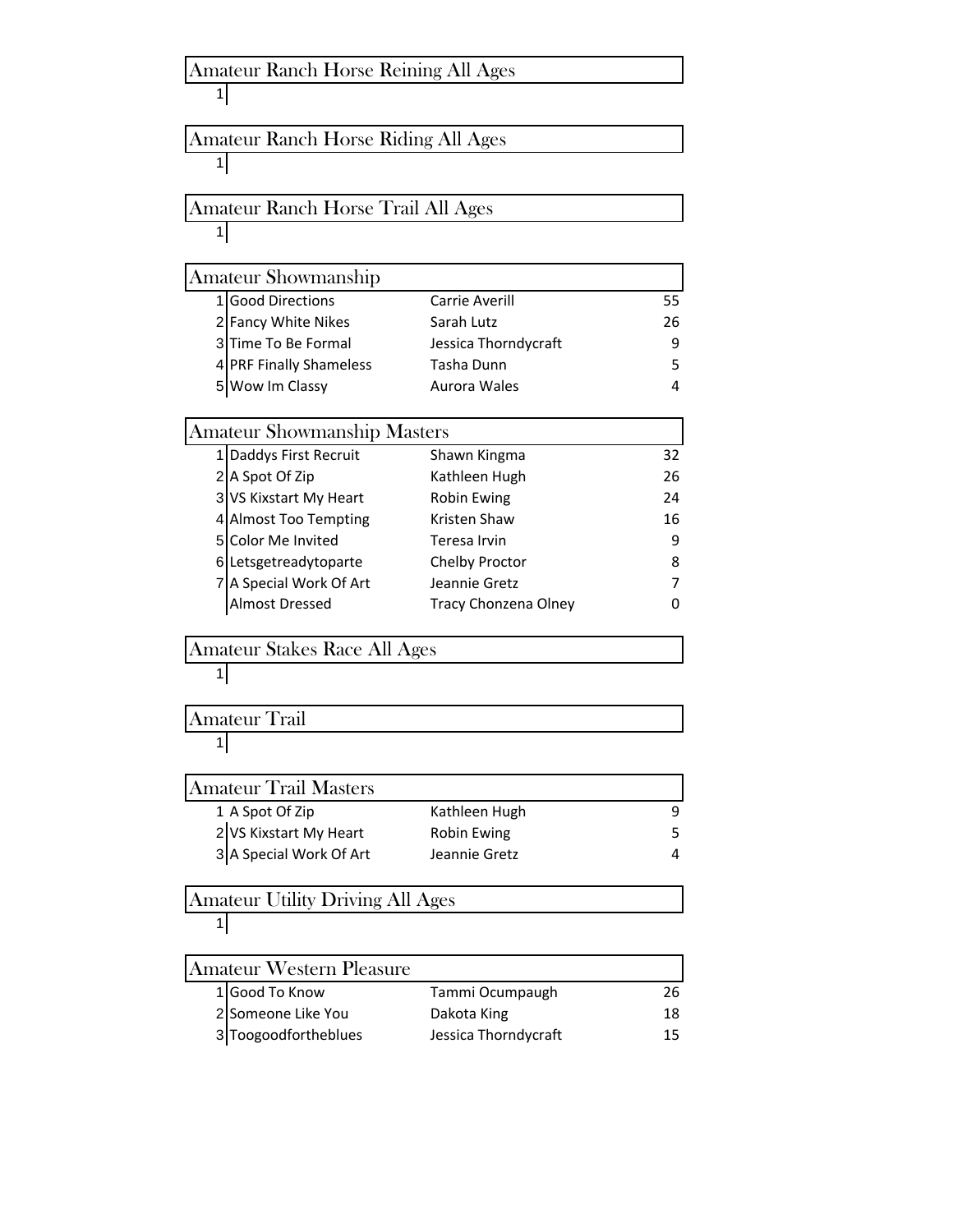| <b>Amateur Western Pleasure Masters</b>              |                      |    |
|------------------------------------------------------|----------------------|----|
| 1 Daddys First Recruit                               | Shawn Kingma         | 28 |
| 2 A Special Work Of Art                              | Jeannie Gretz        | 11 |
| 3 VS Kixstart My Heart                               | Robin Ewing          | 4  |
| <b>Amateur Western Riding</b>                        |                      |    |
| 1 Letsgetreadytoparte                                | Chelby Proctor       | 2  |
|                                                      |                      |    |
| Amateur Yearling In Hand Trail                       |                      |    |
| 1                                                    |                      |    |
| <b>Amateur Yearling Longeline</b>                    |                      |    |
| $\mathbf{1}$                                         |                      |    |
| Novice Amateur Horsemanship                          |                      |    |
| 1 Daddys First Recruit                               | Shawn Kingma         | 32 |
| 2 Fancy White Nikes                                  | Sarah Lutz           | 18 |
| 3 CTC Oh So Fancy                                    | Ann Cooley           | 8  |
| 4 Brighton My Day                                    | Miranda Maldonado    | 2  |
| 4 PWP Dun Itin Diamonds                              | <b>Rylene Nowlin</b> | 2  |
| Color Me Invited                                     | Teresa Irvin         | 0  |
| Novice Amateur Hunt Seat Equitation                  |                      |    |
| 1 Color Me Invited                                   | <b>Teresa Irvin</b>  | 34 |
| 2 Fancy White Nikes                                  | Sarah Lutz           | 22 |
| 3 A Special Work Of Art                              | Jeannie Gretz        | 21 |
| 4 CTC Oh So Fancy                                    | Ann Cooley           | 16 |
| 5 Brighton My Day                                    | Miranda Maldonado    | 4  |
| Novice Amateur Hunter Under Saddle                   |                      |    |
| Color Me Invited<br>1                                | Teresa Irvin         | 24 |
| 1 Especially Fancy                                   | Dakota King          | 24 |
| 3 CTC Oh So Fancy                                    | Ann Cooley           | 18 |
| 4 Fancy White Nikes                                  | Sarah Lutz           | 13 |
| 5 Brighton My Day                                    | Miranda Maldonado    | 4  |
| 6 PWP Dun Itin Diamonds                              | <b>Rylene Nowlin</b> | 2  |
| Novice Amateur Ranch Horse Pleasure                  |                      |    |
| $1\vert$                                             |                      |    |
|                                                      |                      |    |
| Novice Amateur Ranch Horse Rail Pleasure<br>$1\vert$ |                      |    |
|                                                      |                      |    |
| Novice Amateur Ranch Horse Reining<br>$\mathbf{1}$   |                      |    |
|                                                      |                      |    |
| Novice Amateur Ranch Horse Riding                    |                      |    |
| $\mathbf{1}$                                         |                      |    |